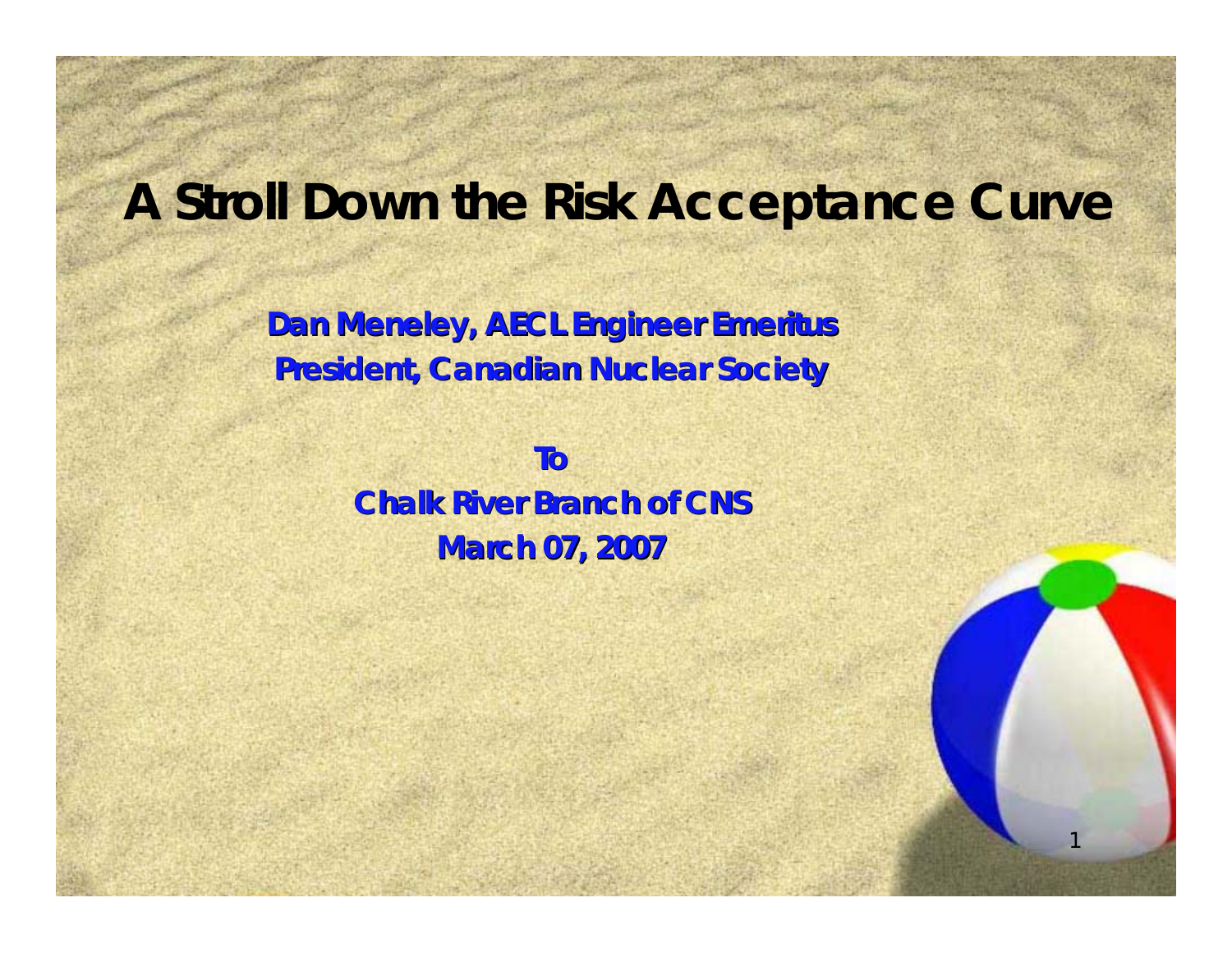## **The Canadian Nuclear Society**

- *People* supporting applied nuclear science & technology
- $\bullet$ *Communication* on technical nuclear issues
- *Independence* no corporate or government mandate
- Established 1979, independently incorporated 1998

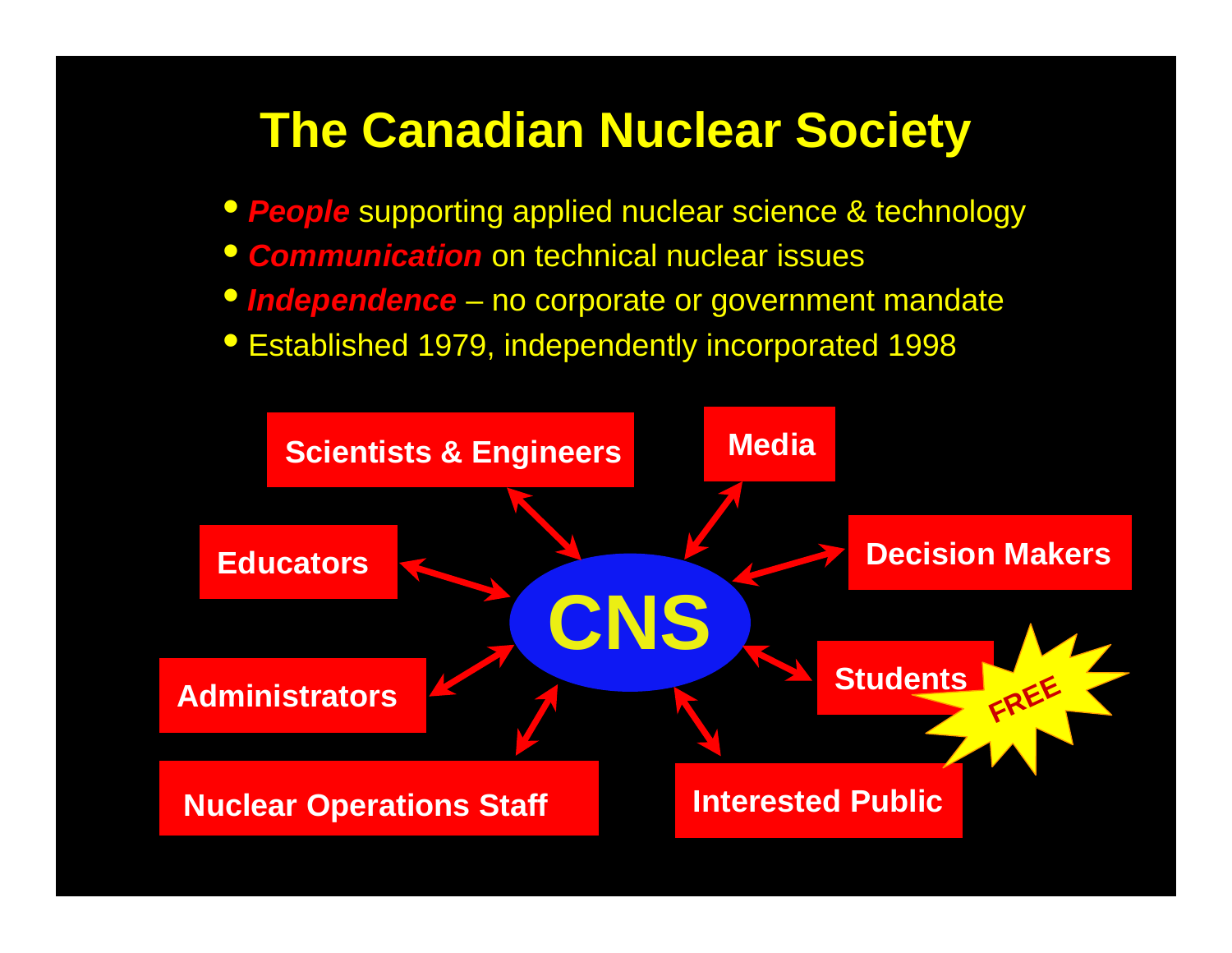## **Notional Risk Curves, and Trends**



3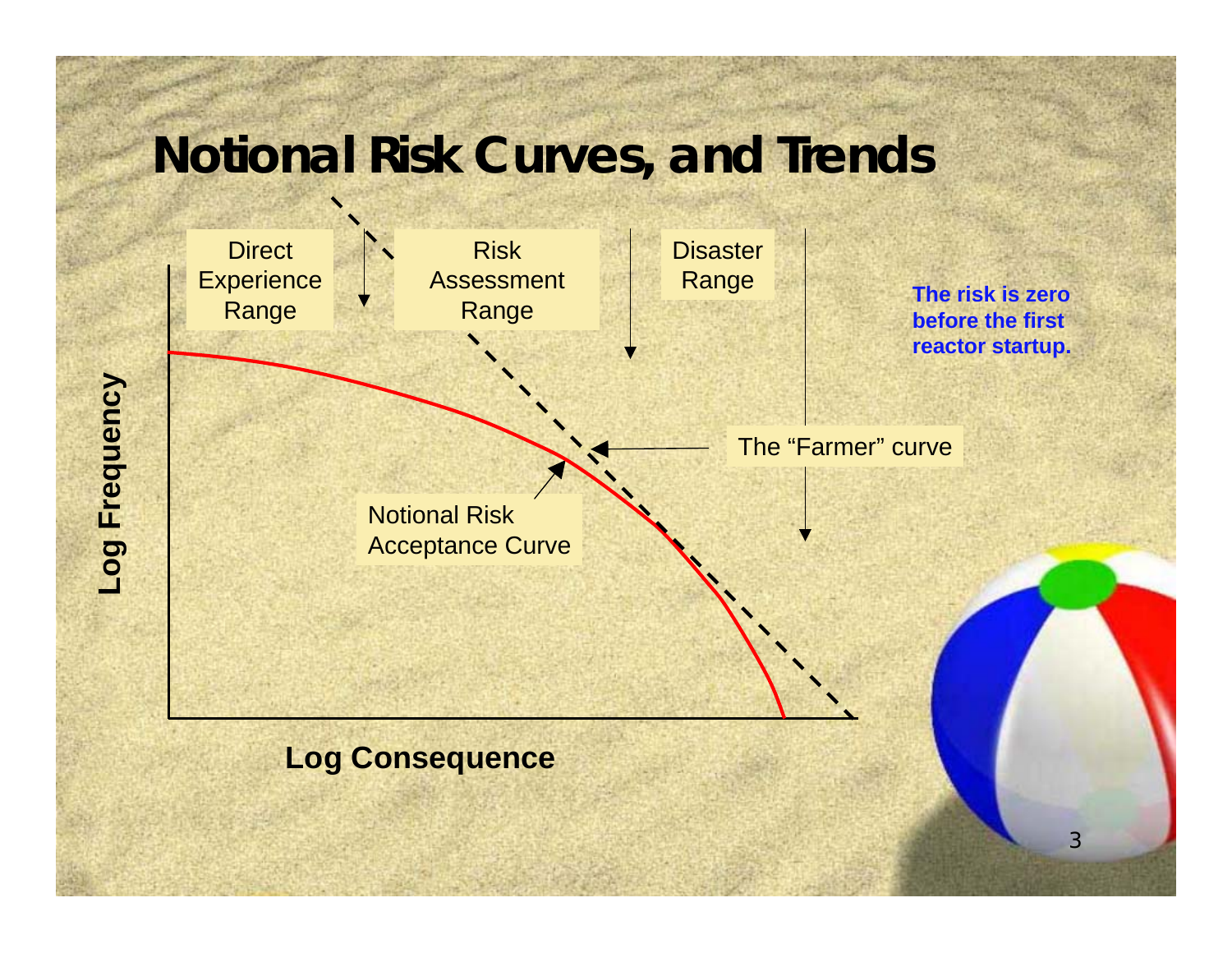## **Notional Risk Curves, and Trends**

4



#### **Log Consequence**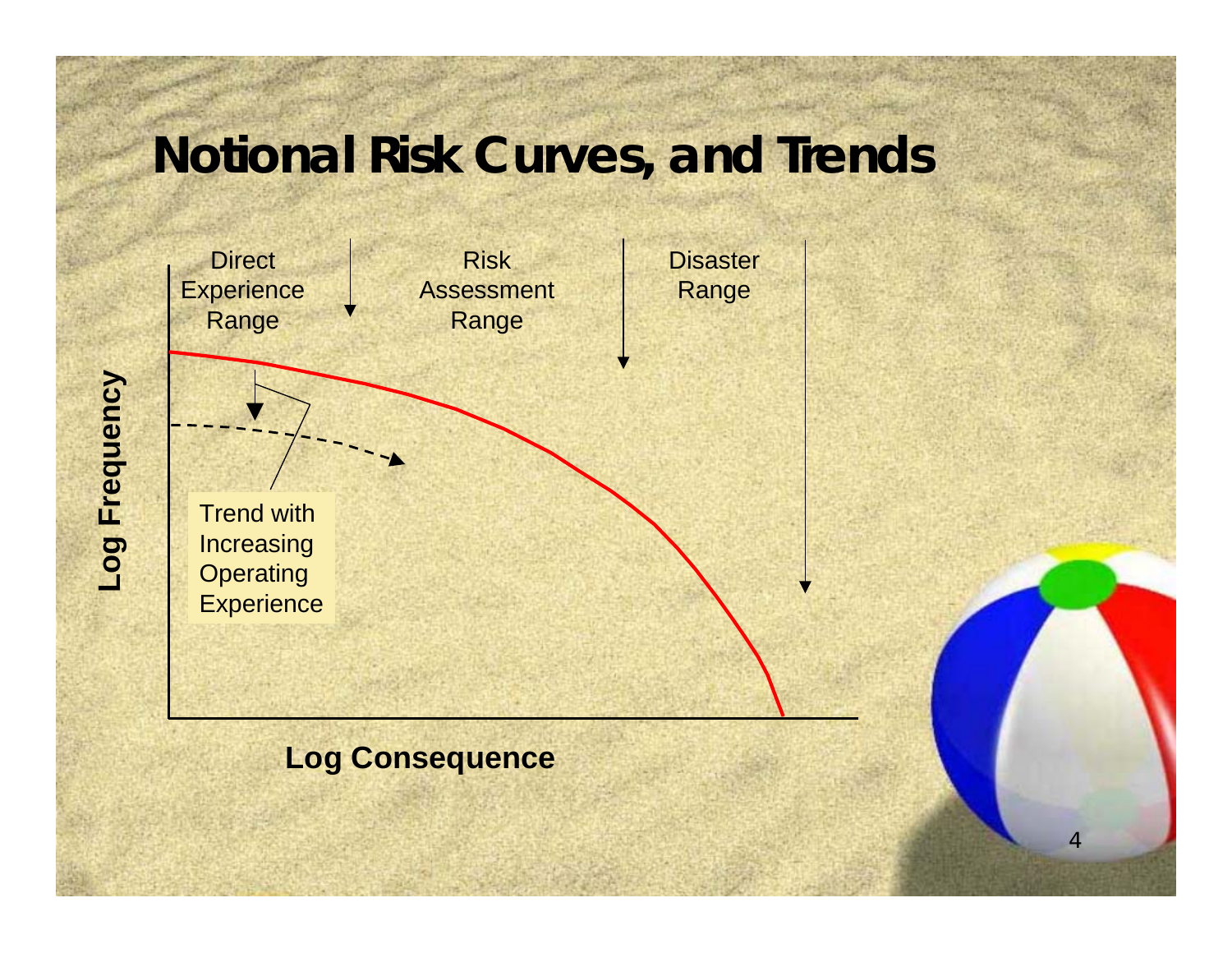# **A Learning Experience??**

**Ref. Meneley (1982)**



**Time (1982)**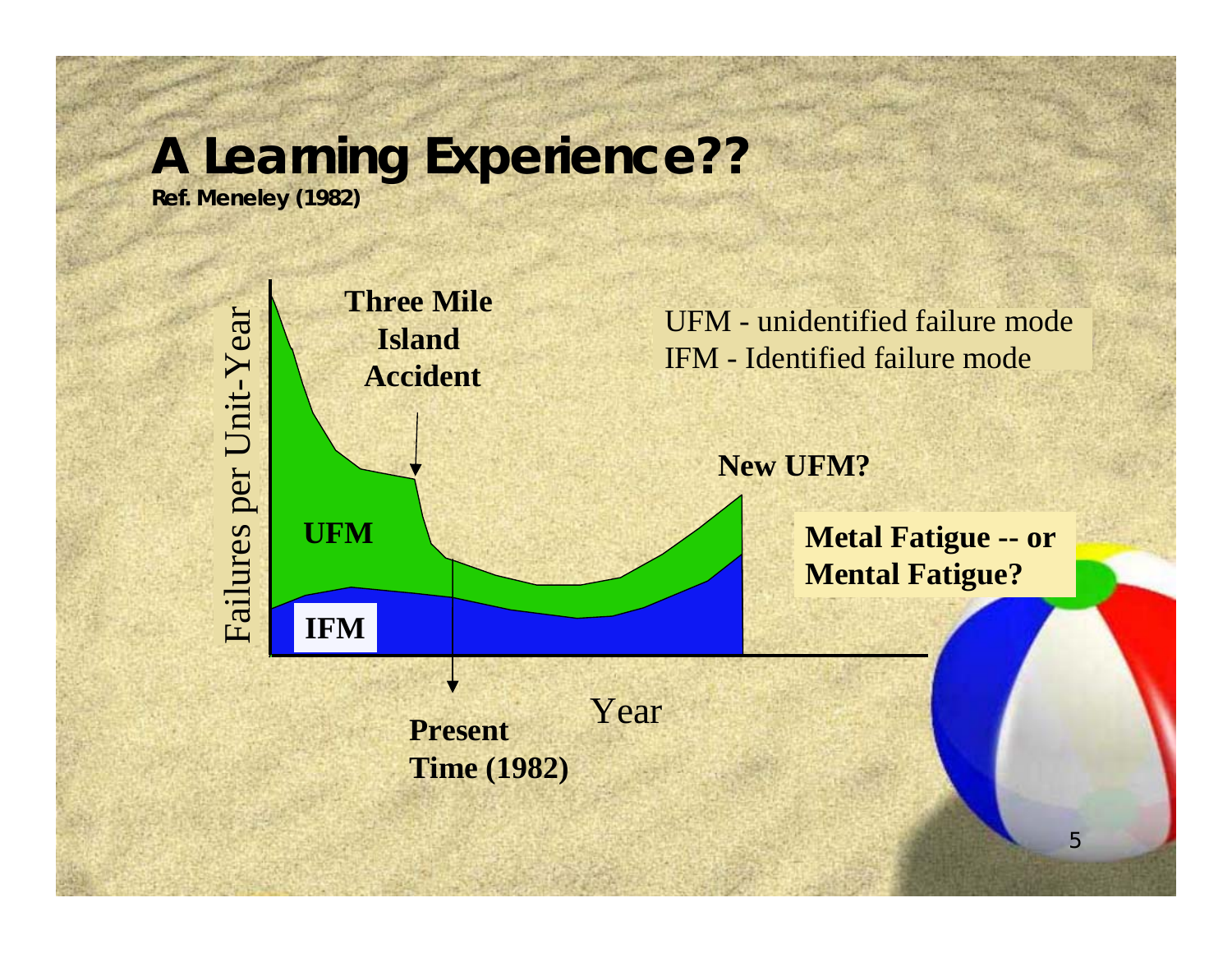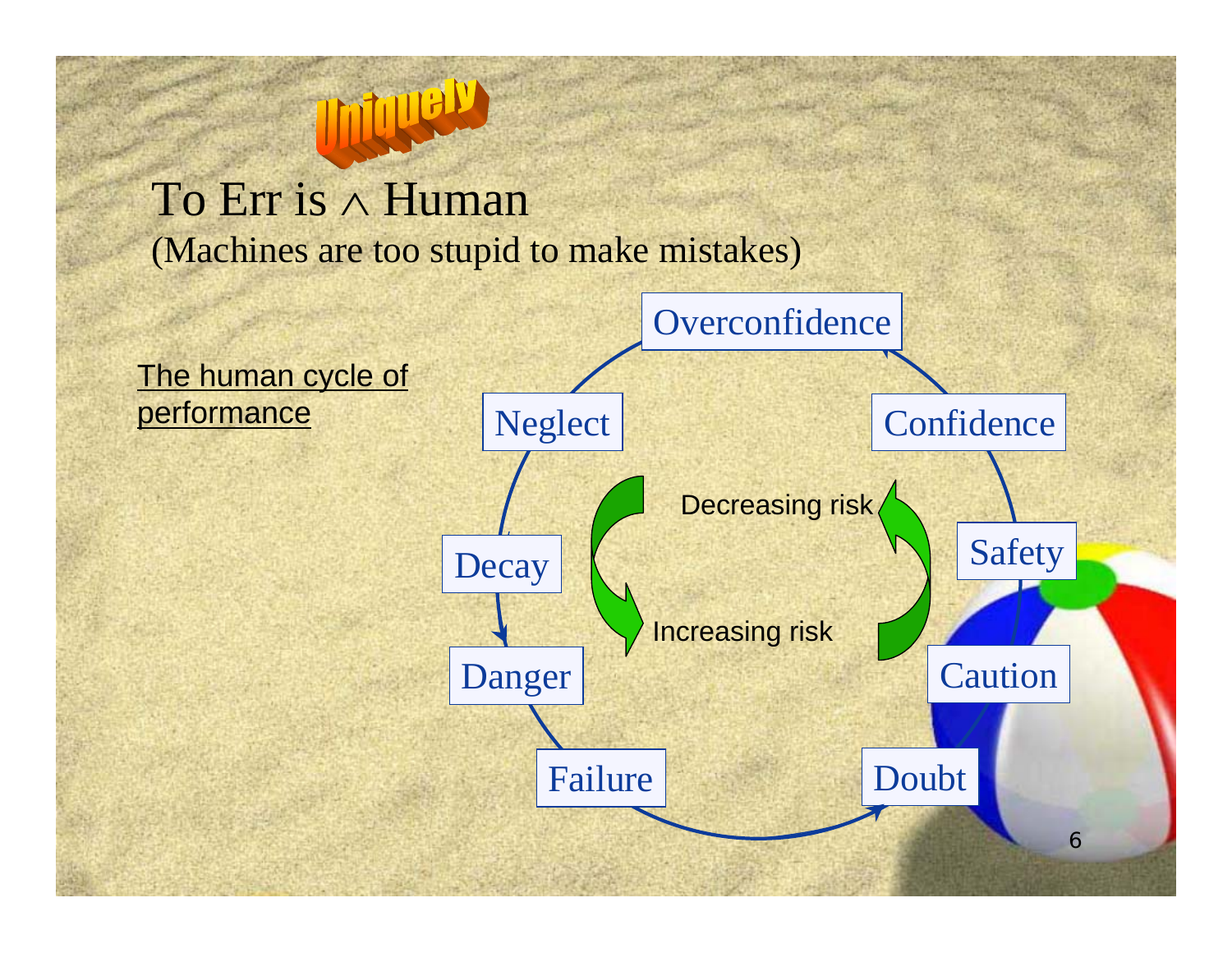## **Direct Experience Range Everyday risks, realized costs**

- A **Production loss Production loss**
- A **Shutdown Shutdown**
- A **Personnel injury Personnel injury**
- A **Public injury Public injury**
- A **Plant damage Plant damage**

**G See Chauncey Starr and Chris Whipple, "Coping with Nuclear Plant Risks Coping with Nuclear Plant Risks ", Nuclear , Nuclear Safety** 23**, 1, (1982) , 1, (1982)**

7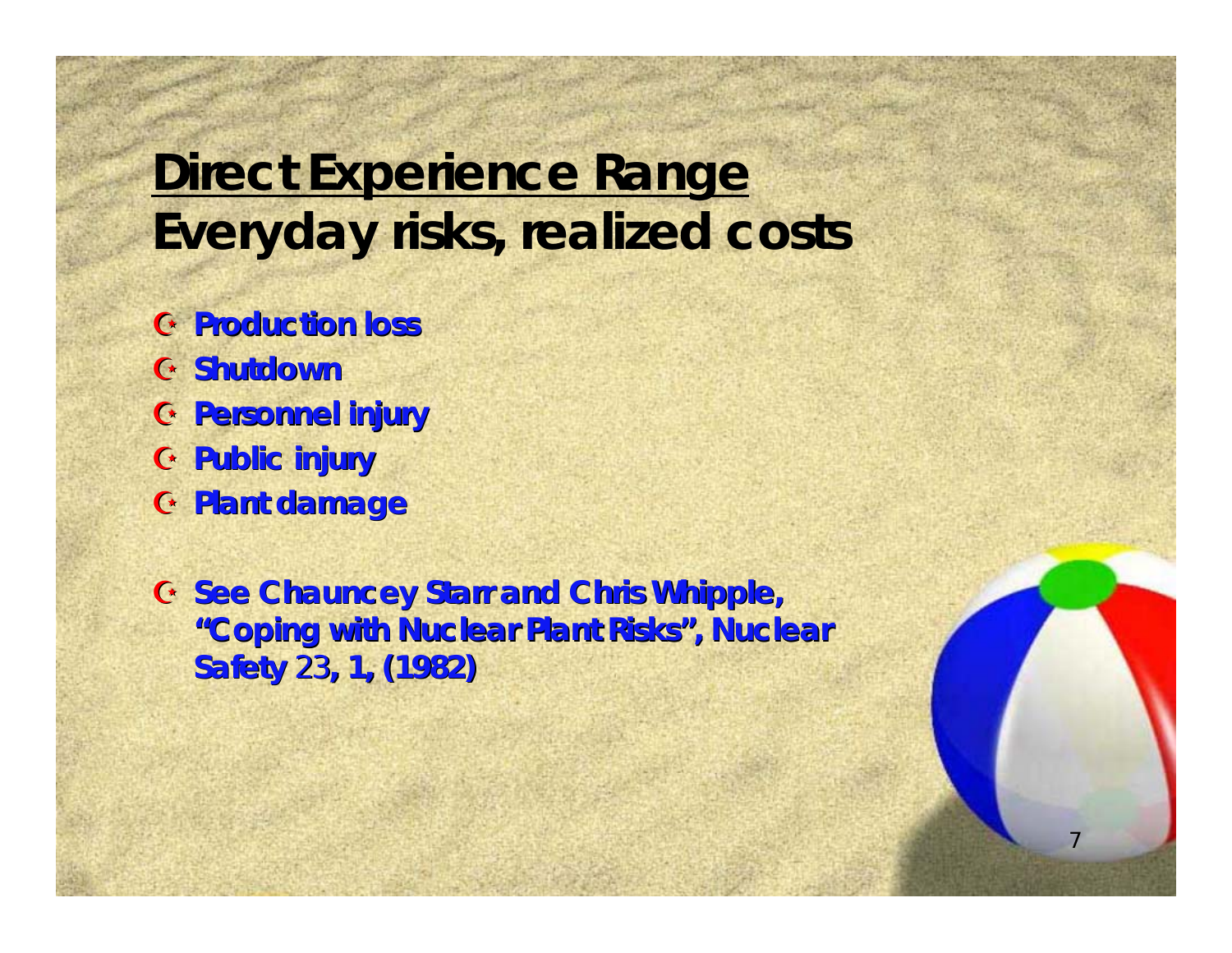#### **Down under the trips**

- **G** "That parameter looks a bit funny, Charlie. It is **different than it was on my last shift. different than it was on my last shift. "**
- **6 A smart monitoring system should be "thinking" in the same way. in the same way.**
- A **Management should be listening to both of Management should be listening to both of these warning signs these warning signs**

A **This issue is MONEY This issue is MONEY -- it's not how much you s not how much you make, it's how much you avoid losing.**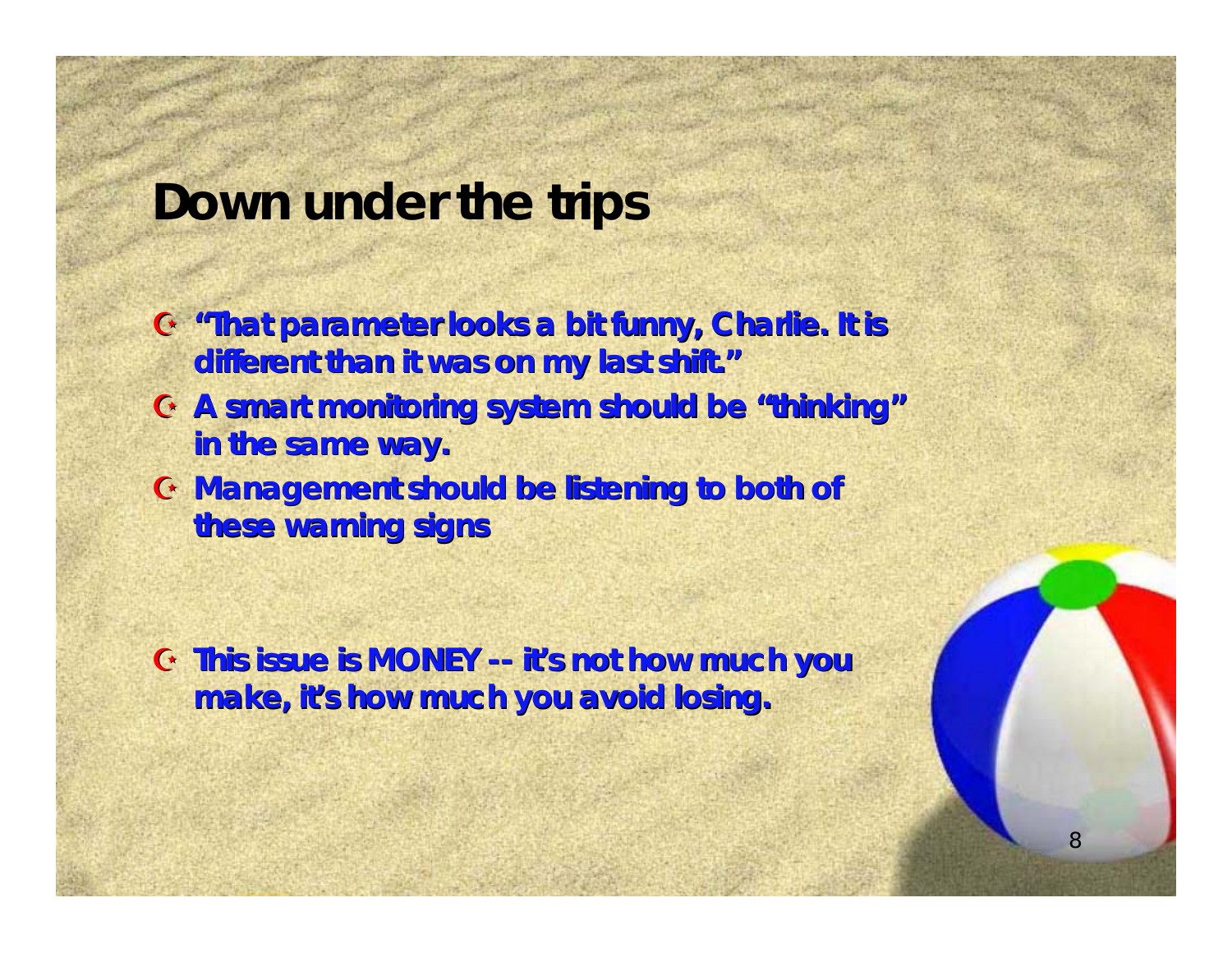#### **What, me Worry?**

- A **The owner should worry The owner should worry**
- A **The vendor should worry The vendor should worry**
- A **The engineer/designer should worry The engineer/designer should worry**
- A **The regulator should observe actual human performance The regulator should observe actual human performance**

The owner is the most important worrier in this risk range -- the plant is expensive and the demands on its operating reliability are very high.

The long term result of good performance is **trust**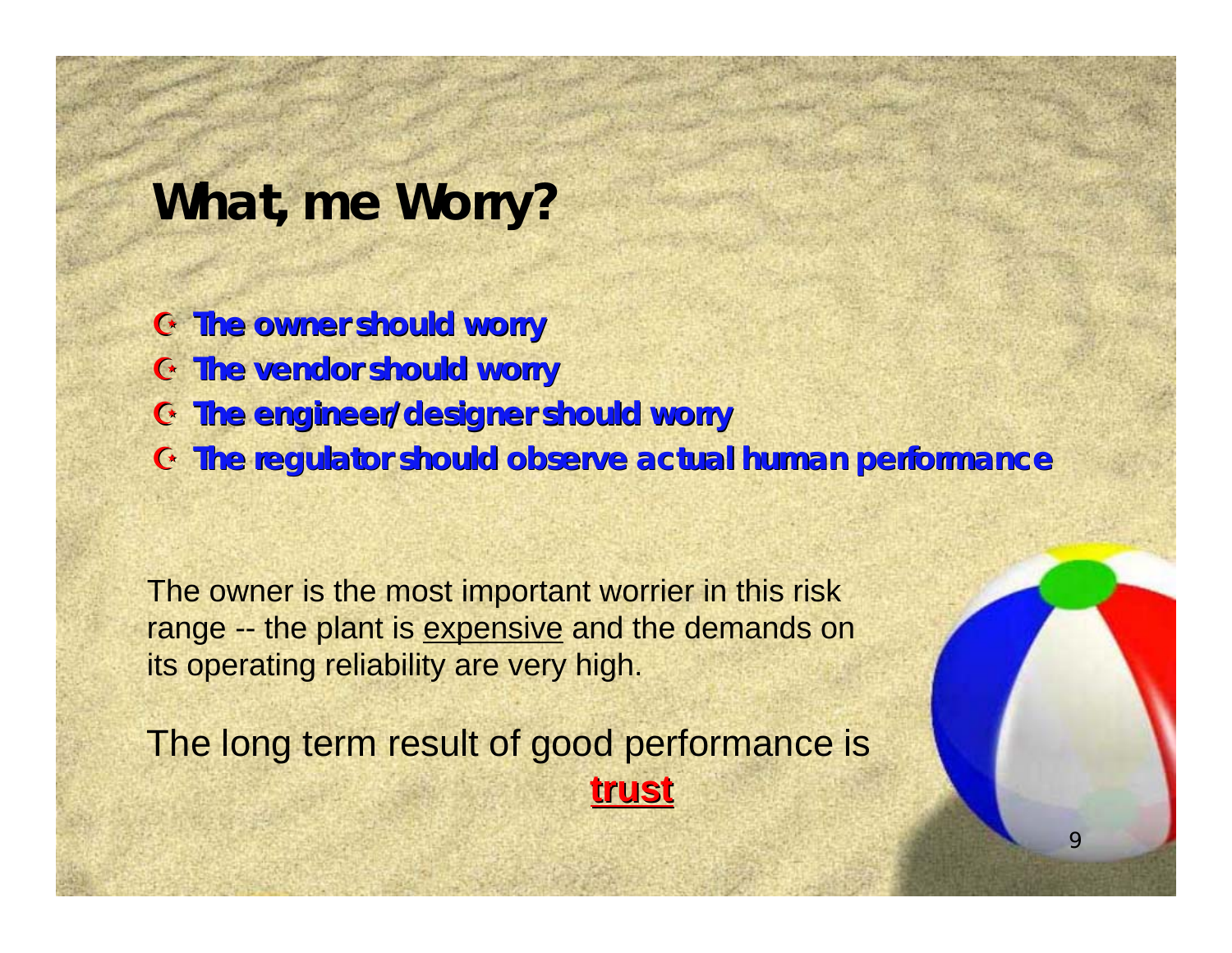## **Notional Risk Curves, and Trends**



#### **Log Consequence**

10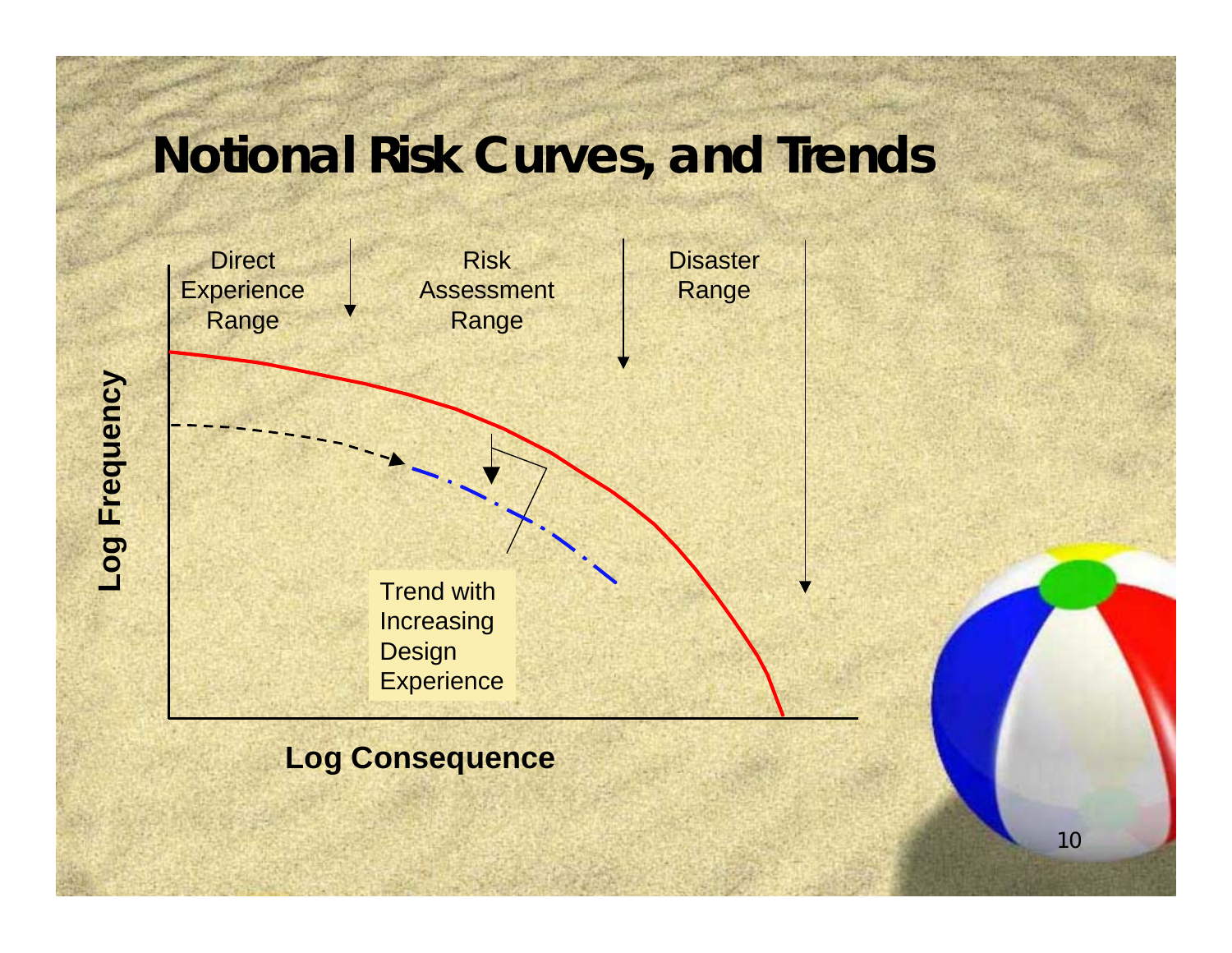## **Risk Assessment Range Practicing PSA**

- **G Upgrade the plant's PSA model using results of Set 1. operating experience and testing operating experience and testing G Use results gathered from all similar components gathered from all similar components** 
	- **and systems and systems**
- A **Track all failure information gathered from world Track all failure information gathered from world nuclear units nuclear units - it is better to learn from other it is better to learn from other peoples peoples' mistakes mistakes**
- A **Managers and regulators must pay attention to Managers and regulators must pay attention to these results, and how they are handled these results, and how they are handled**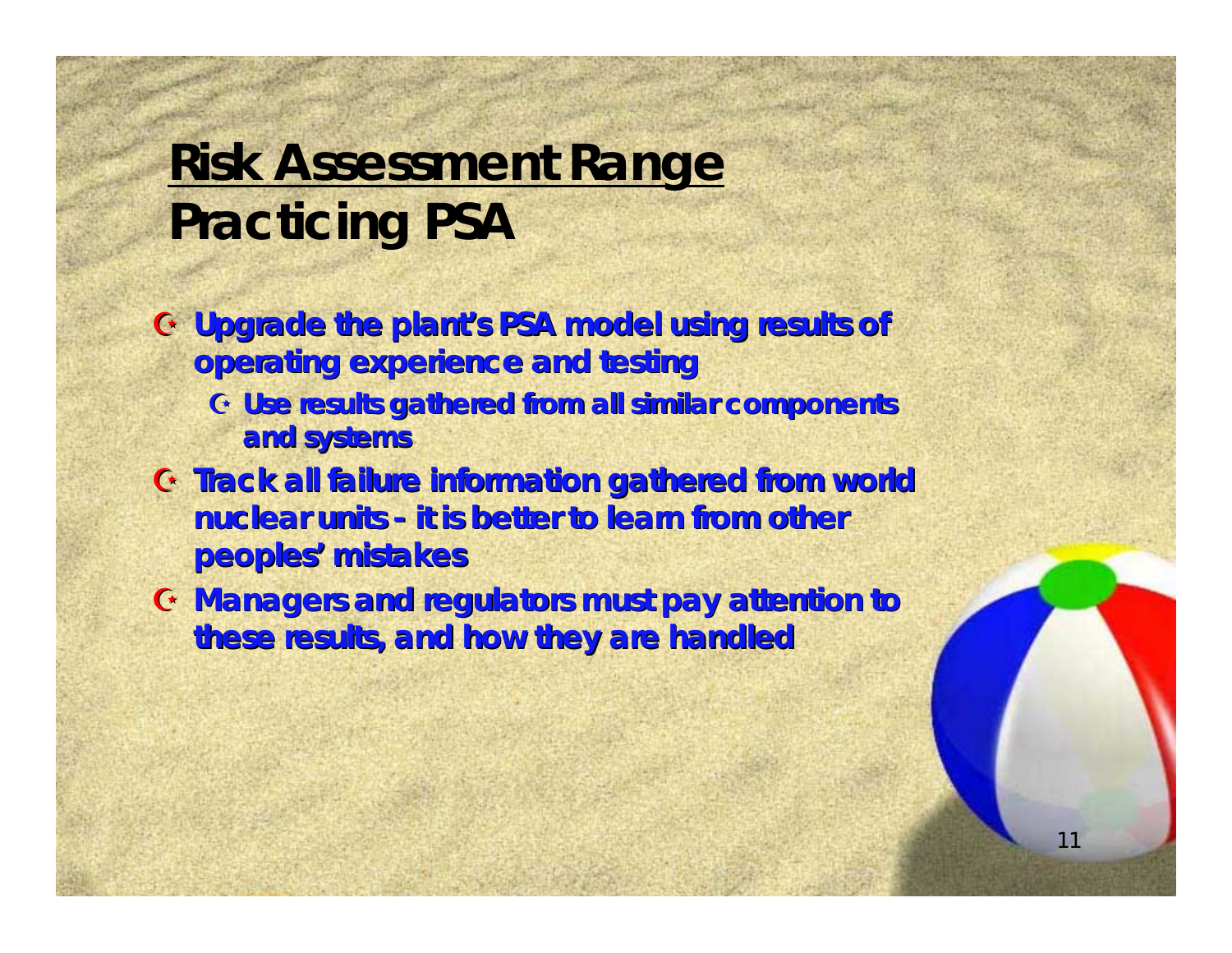## **Human Design Issues -- Historical Notes**

**G** Gordon Brooks (1986) – "To a major degree, AECL's technological base resides in the minds of our people. If our people resource becomes depleted, for whatever reasons, then we will lose much of our technological base."

- A**People leave the organization People leave the organization**
- A**People are reassigned to duties People are reassigned to duties that do not utilize their accumu that do not utilize their accumulated skills and knowledge skills and knowledge**
- A**People are de People are de-motivated in their establis motivated in their established corporate environment hed corporate environment**
- A**People are given conflicting goals, e.g. over People are given conflicting goals, e.g. over-emphasis on meeting emphasis on meeting cost & schedule targets at the cost & schedule targets at the expense of technical quality. expense of technical quality.**

G Dr. Masao Nozawa (1986) – "Quality work arises from within the individual worker and cannot be forced from outside. If you do not have this personal commitment you should not be building nuclear plants". **(Comment during debate within the International Nuclear Safety Advisory Group, IAEA) Group, IAEA)**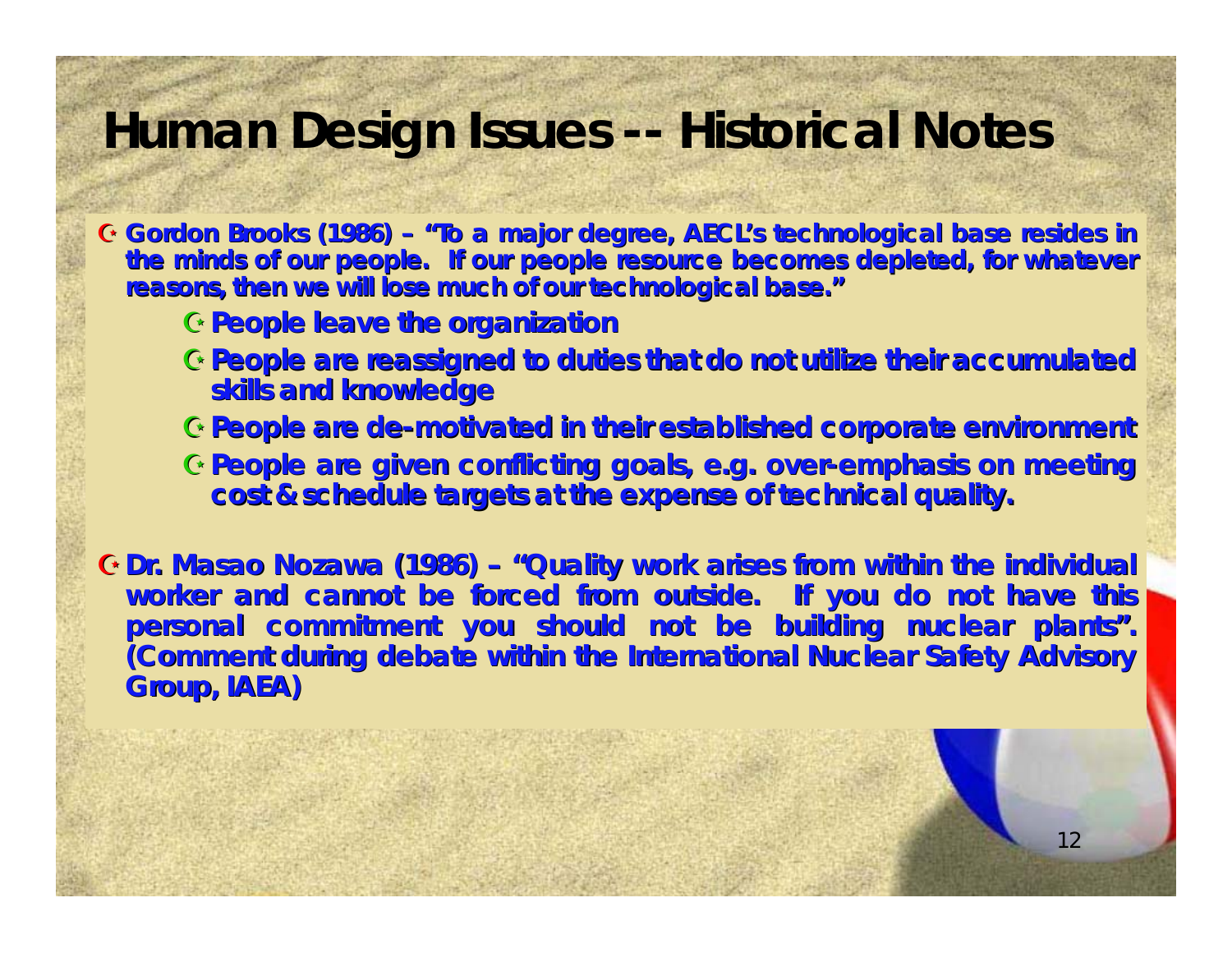## **A Growing Organization**

Idea Zone

#### GrowthZone

Increasing Age, Authority, Responsibility

(This tree slowly grows shorter unless people are added)

Line Organization

Support Staff

The BOSS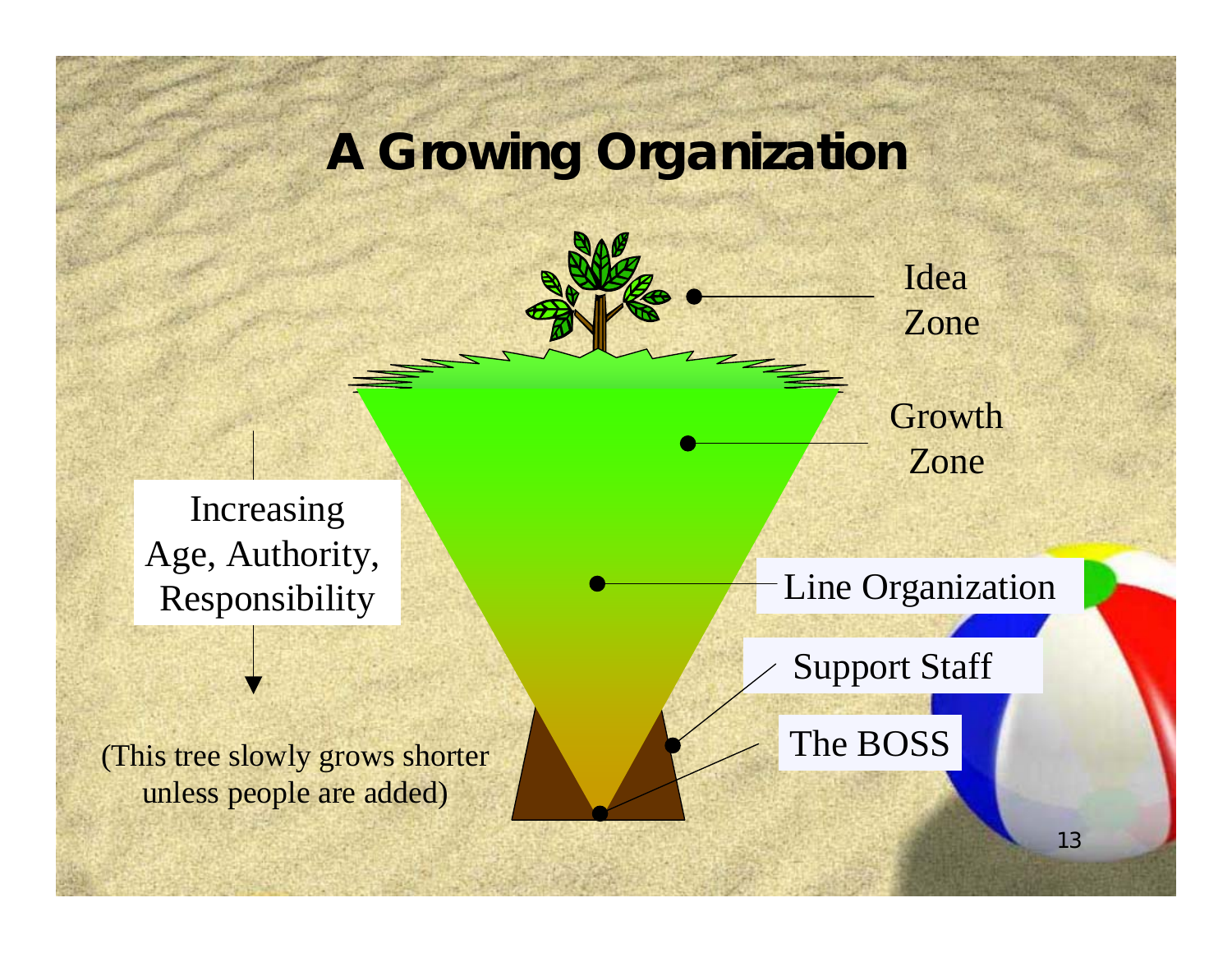### **Rules vs Expectations**

- A **Life experience tells us that obediently following rigid Life experience tells us that obediently following rigid rules does two undesirable things: rules does two undesirable things:**
	- **G It turns a thinking human into a machine (which never to a machine (which never makes mistakes) makes mistakes)**
	- A **It removes personal responsi It removes personal responsibility. When something bad bility. When something bad**  happens, "It's not my fault"
- A **Managers need to do more than Managers need to do more than expect excellence excellence** A **They need to show it by example They need to show it by example** A **They need to recognize it when it occurs need to recognize it when it occurs**
- A **Regulatory staff also need to Regulatory staff also need to accept responsibility accept responsibility** A **The regulatory organization The regulatory organization is granted substantial power is granted substantial power** G **Commensurate responsibility comes along with that power**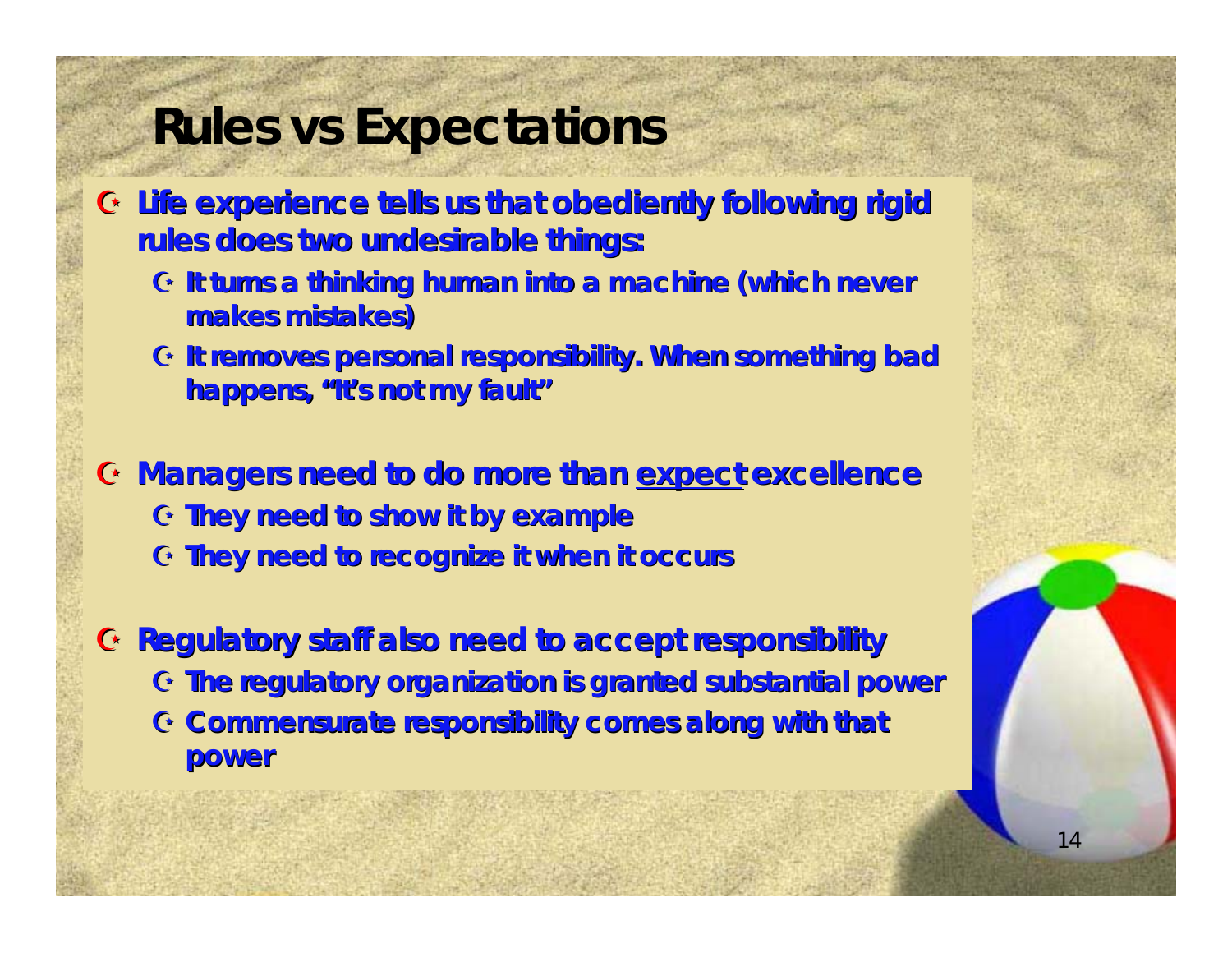## **Eight Antinomies**

**(Conclusions of Shunsuke Kondo -- Chairman of the Investigation Committee, Tokai Nuclear Fuel Plant Accident)**

- **A. If safety increases, efficiency decreases; If safety increases, efficiency decreases;**
- **B. If regulations are reinforced, creativity is lost; If regulations are reinforced, creativity is lost;**
- **C. If surveillance is reinforced, spirit declines; If surveillance is reinforced, spirit declines;**
- **D. If manuals are introduced, self If manuals are introduced, self-management is lost; management is lost;**
- **E.** If fool-proof measures are implemented, the level of **skills decreases; skills decreases;**
- **F.** If responsibilities are centered on a key person, the **group loses concentricity; group loses concentricity;**
- **G. If responsibilities are too strict, cover If responsibilities are too strict, cover-ups result; ups result;**
- **H.** If information disclosure is promoted, situation **becomes too conservative. becomes too conservative.**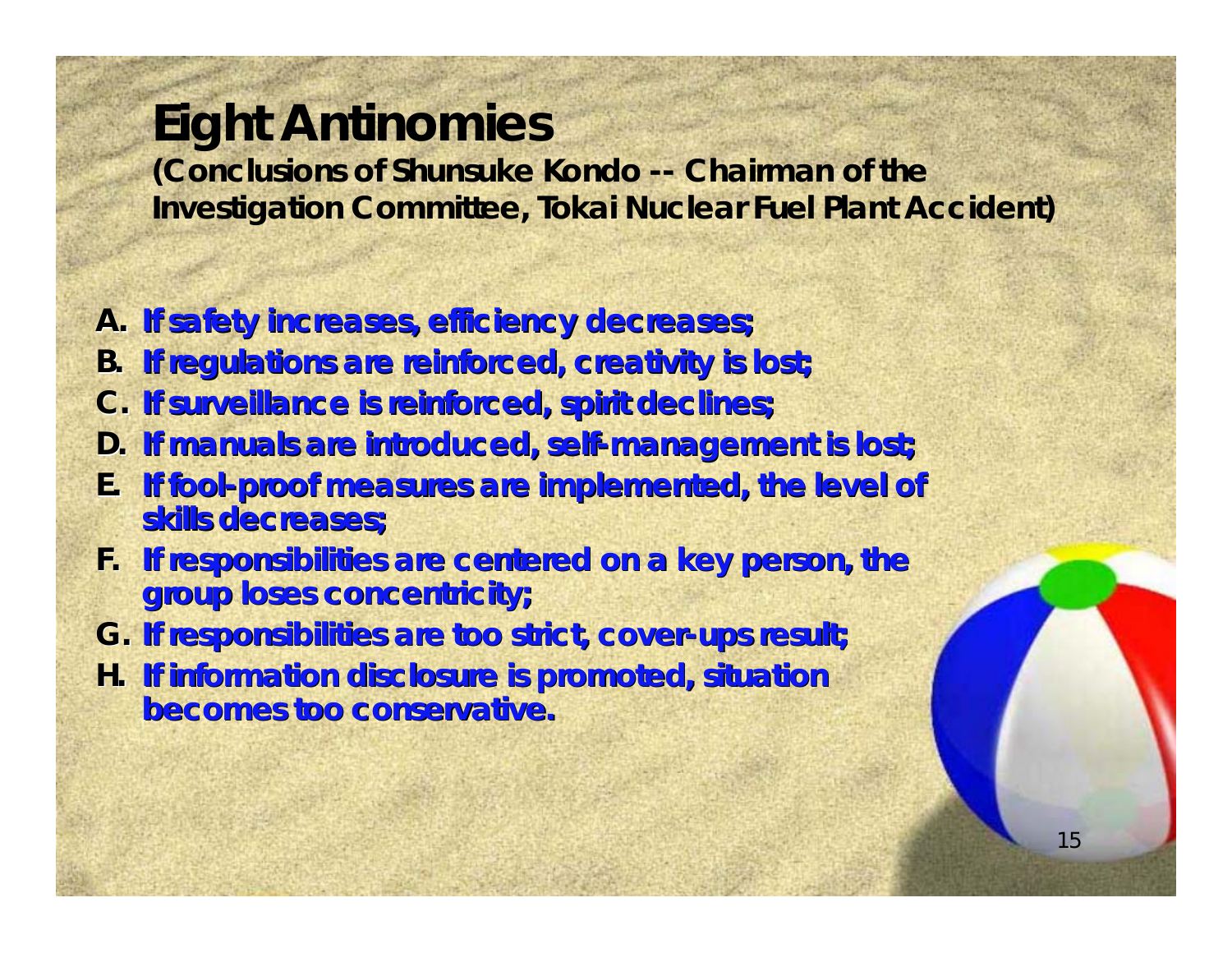### **Reason and Risk**

- G James Reason, "Human Error", Cambridge Univ. Press, **(1990), ISBN 0 (1990), ISBN 0-521-31419-4: "While cognitive psychology While cognitive psychology**  can tell us something about an individual's potential for error, it has very little to say about how these individual tendencies interact within complex groupings of people working in high-risk systems. And it is these collective **failures that represent the major residual hazard"**
- G **David Mosey, "Reactor Accidents, Institutional Failure in the Nuclear Industry" 2nd Edition, NEI Special publications, (2006), ISBN 1 (2006), ISBN 1-903-07745-1: "The {nuclear} industry has the The {nuclear} industry has the resources, experience, and expertise to develop more resources, experience, and expertise to develop more effective approaches to safety management which might** not only be applicable, but also, one hopes, applied to the **management of other technologies. management of other technologies."**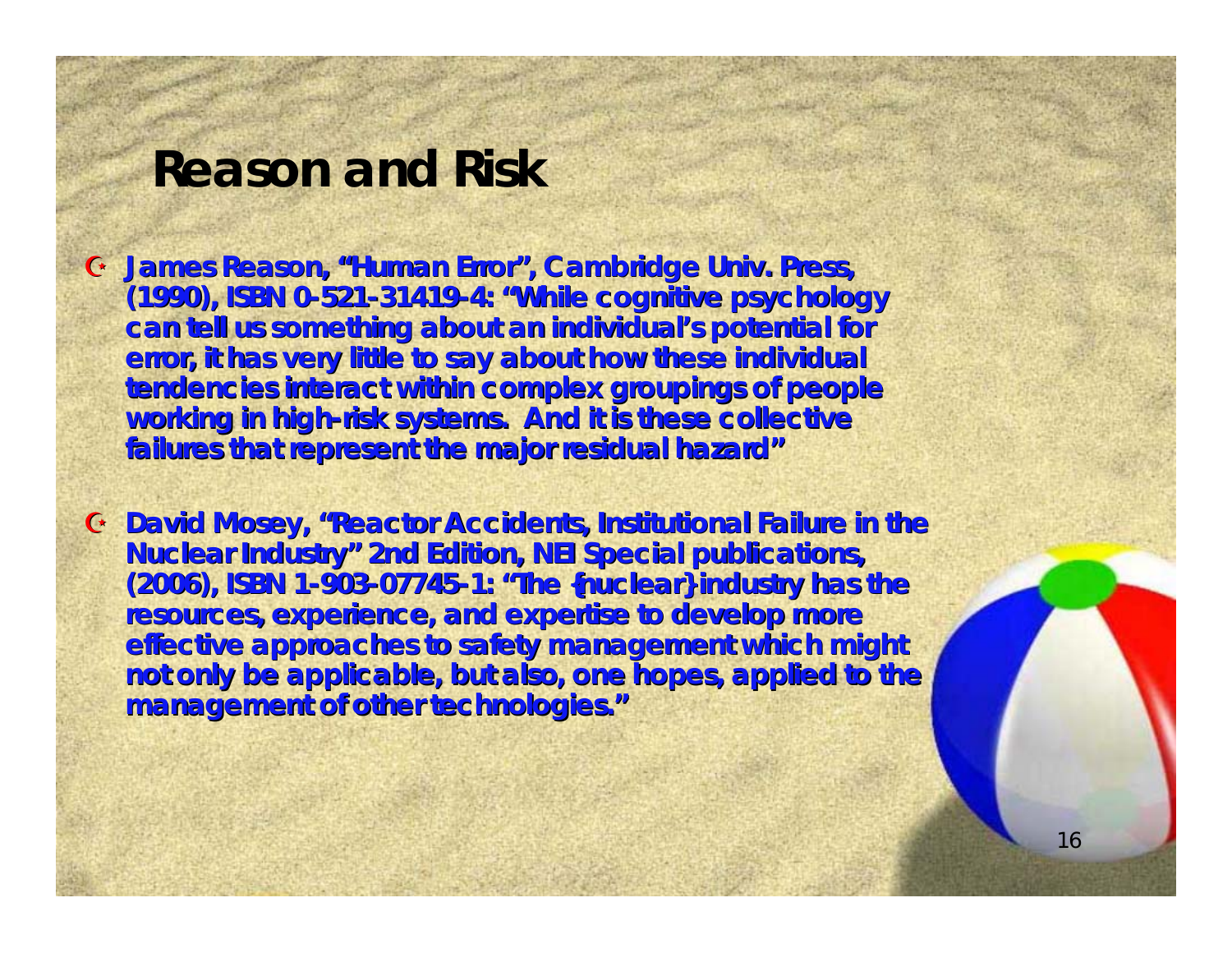## **Notional Risk Curves, and Trends**



#### **Log Consequence**

Log Frequency **Log Frequency**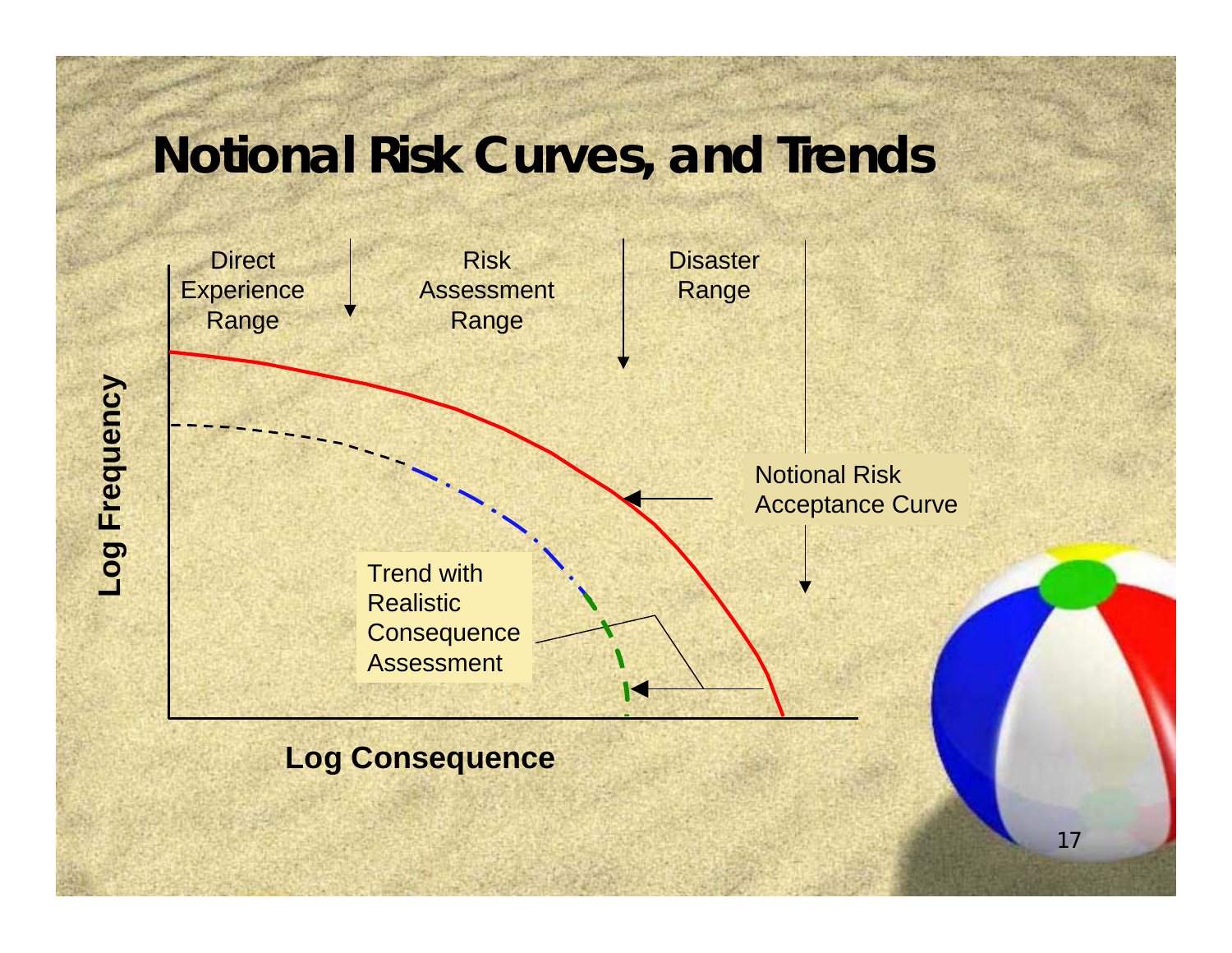## **The Disaster Range How Bad Can if Get?**

- A **People don People don't believe small probabilities t believe small probabilities**
	- **G** Accept the consequences and tell people what they **are**
- A **Look very carefully at Look very carefully at severe accident models. severe accident models.**
- A **Maximum consequences depend on the power Maximum consequences depend on the power**  plant's basic design features and operating **conditions conditions**
- G J.T. Rogers et. al.: "Severe Accidents in CANDU Reactors", Proc. Int'l Conf. of ICMT, Izmir, Turkey, 1996
- $G$  John C. Luxat, "The Consequences of Failure to Shutdown Following a Loss of Coolant Accident in a Pickering NGS A Unit", CNS Bulletin, 9, No. 2 (1988)
- G Dan Meneley, "A Reactor Cannot Explode Like a Nuclear Bomb", <http://canteach.candu.org/aecl.html#AECLPAPERS>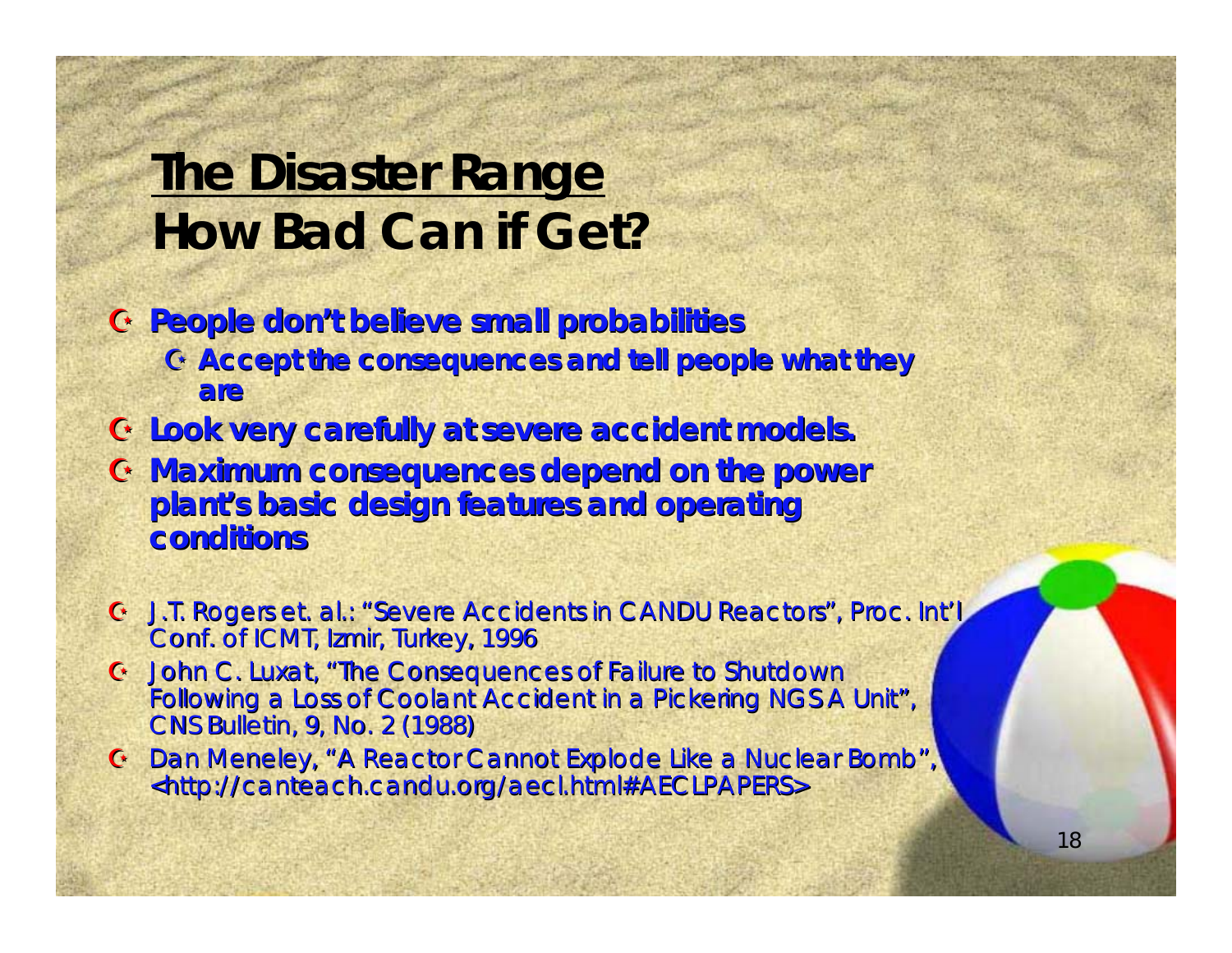### **Accidents Will Happen**

- $G$  Learning reduces the accident rates as a technology **matures ( matures (Duffey & Saull )**
- **G Unexpected events occur at an approximately constant** rate in mature, complex systems such as nuclear power plants (Perrow, Ott & Campbell, Duffey & Saull)
- A **Complex systems that are tightly coupled (in the sense Complex systems that are tightly coupled (in the sense**  of dynamics) are especially vulnerable to unexpected  $$
- $G$  **Mindful people hold complex projects together because they understand what is happening ( because they understand what is happening (Weick & Sutcliffe) Sutcliffe)**

Duffey & Saull, "Know the Risk", Butterworth Heinemann, (2001), ISBN 0-7506-7596-9

Perrow, "Normal Accidents", Princeton, (1999), ISBN 0- 691-00412-9

Ott & Campbell, "Statistical Evaluation of Design-Error Related Nuclear-Reactor Accidents, NSE 71 (1979)

Sagan, "The Limits of Safety", Princeton (1993), ISBN 0-691-02101-5

Weick & Sutcliffe, "Managing the Unexpected", Jossy-Bass (Wiley), (2001), ISBN 0- 7879-5627-9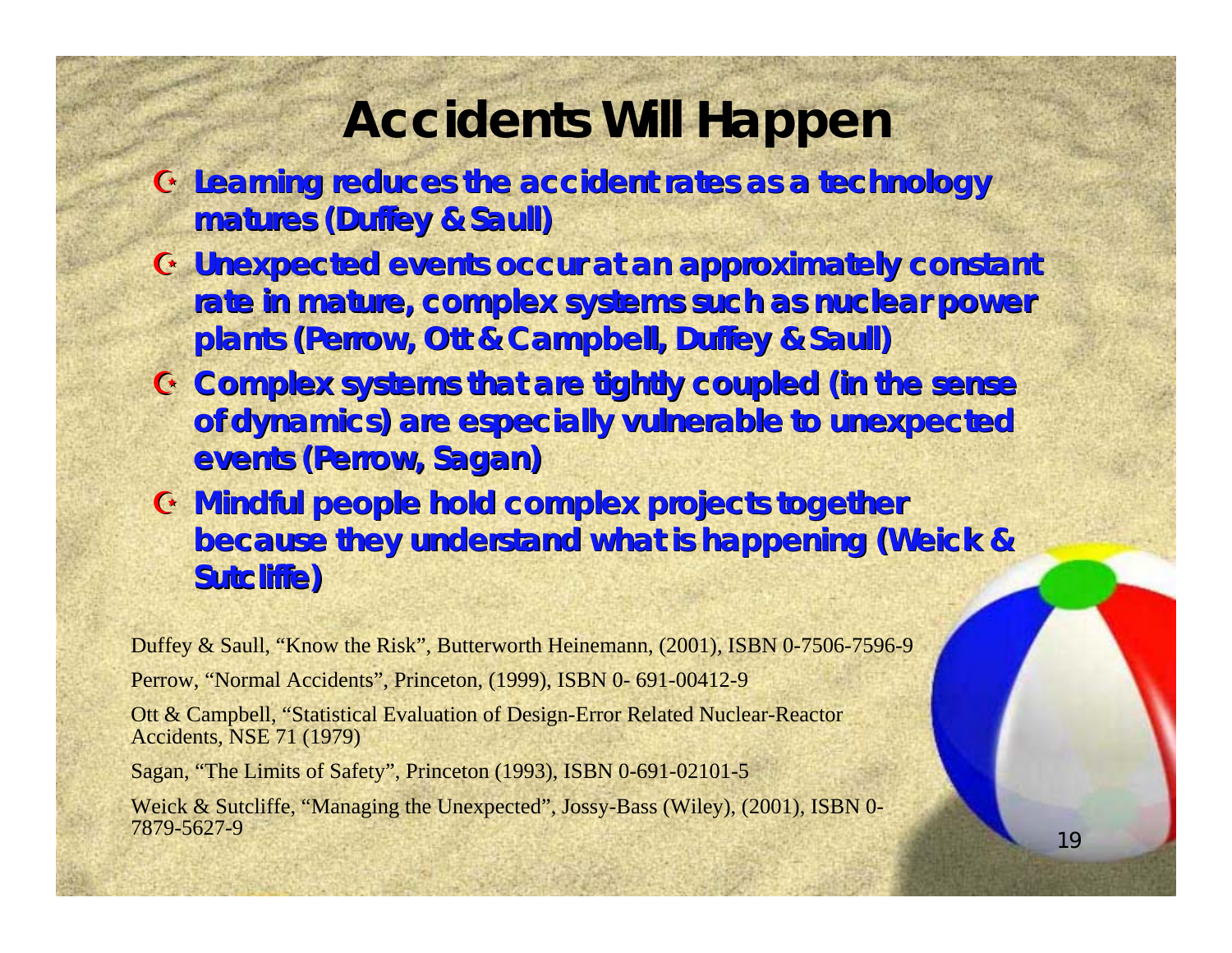### **CANDU "Disaster" Consequences**

- A **No extensive fuel melting, even following No extensive fuel melting, even following extreme events extreme events**
	- A **Molten fuel quenching following LOSDS events Molten fuel quenching following LOSDS events (Cool moderator water, cool shield tank water) (Cool moderator water, cool shield tank water)**
- A **Low -dose health effects fall below the LNT line dose health effects fall below the LNT line**
- **G** Use realistic assumptions in all analysis, plus **uncertainties uncertainties**
	- A **Use Monte Carlo models Use Monte Carlo models to account for parameter to account for parameter uncertainties uncertainties**

A **Most probable result for CANDU: It is not possible Most probable result for CANDU: It is not possible to cause early fatalities, in any event. to cause early fatalities, in any event.** A **Correct low Correct low-dose assumptions in the long term**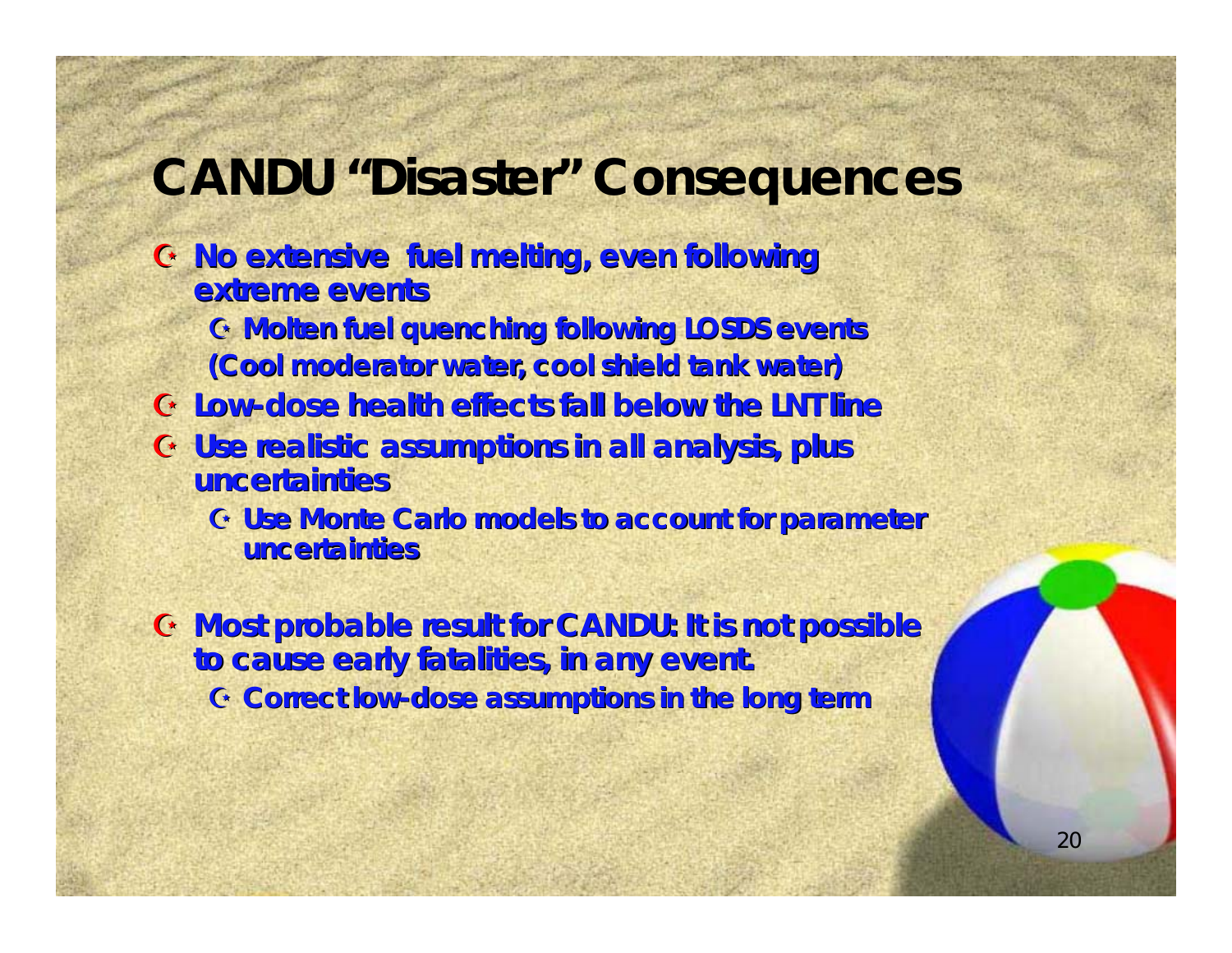# **PWR & CANDUDifferent Accidents, Similar Effect**

#### A **CANDU**

- A **Large break in heat transport piping Large break in heat transport piping**
- A **Voiding of coolant in the core Voiding of coolant in the core produces a positive reactivity produces a positive reactivity**
- A **Small power pulse is terminated by fast shutdown Small power pulse is terminated by fast shutdown -- small Doppler small Doppler feedback. Two redundant shutdown systems.**
- $G$  Core must be refilled by the emergency core cooling system
- A **Moderator will cool debris if ECCS fails Moderator will cool debris if ECCS fails**

#### A **PWR**

- A **Large break in main steam piping Large break in main steam piping**
- A **Cool water pumped through the Cool water pumped through the core produces a positive reactivit e produces a positive reactivity**
- G **Large power pulse is terminated by fast shutdown plus Doppler feedback One feedback One fast shutdown system (limited depth) fast shutdown system (limited depth)**
- A **Final reactivity is near critical Final reactivity is near critical**
- $\bf{G}$  High power fuel elements probably fail and disrupt the core **geometry geometry - (flow diversion away from blockage) (flow diversion away from blockage)**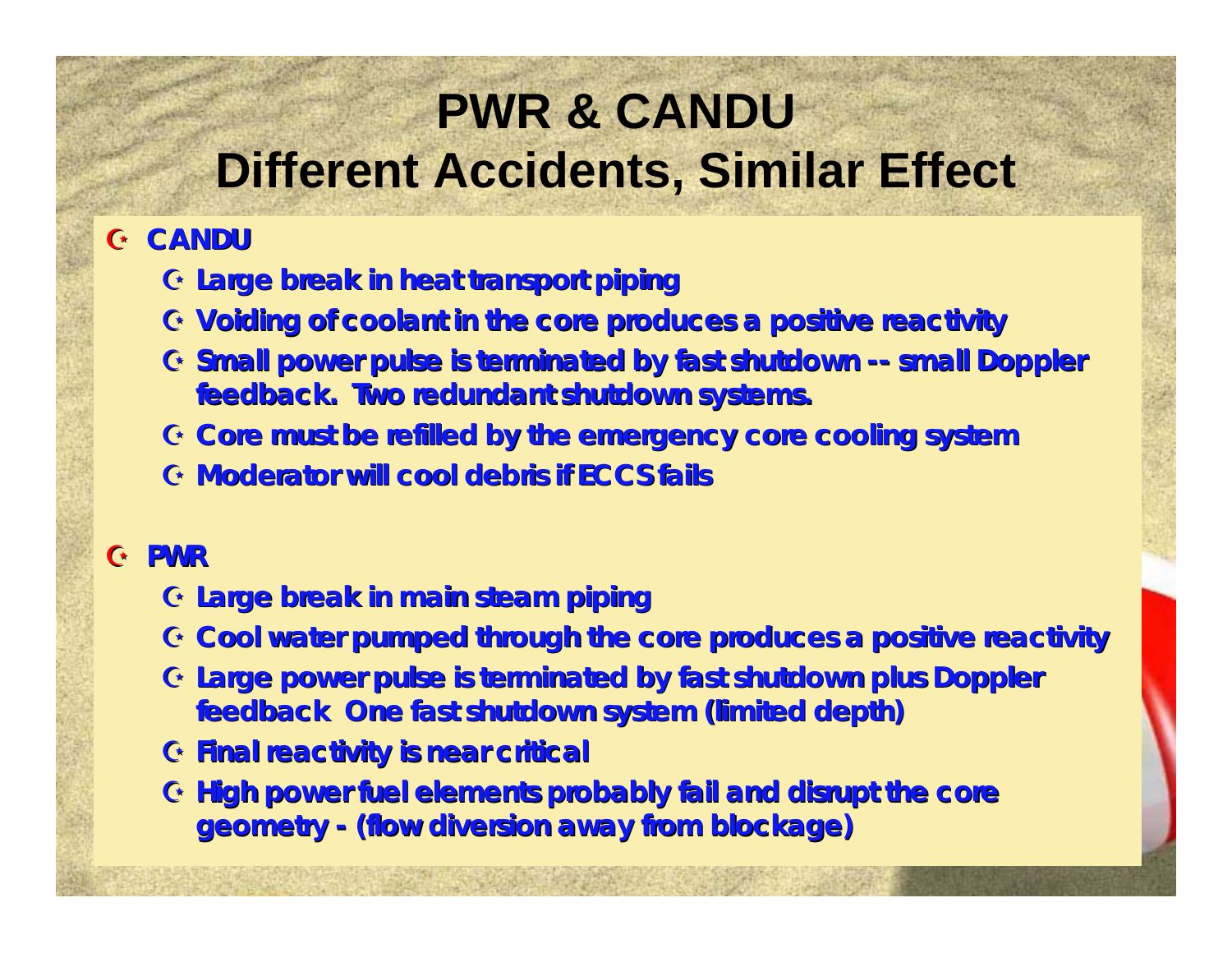## **Sizewell B nuclear power station**

- G The findings of NII's assessment of British Energy's periodic safety review
- A **Description of plant Description of plant**
	- $G$  Sizewell B nuclear power station is situated on the Suffolk coast, approximately 40 km north east of Ipswich, near the town of Leiston. The Sizewell B PWR is a fourloop plant and is a development of the US Standardised Nuclear Unit Power Plant System (SNUPPS) design, which was augmented mainly to accommodate UK siting and safety requirements.
	- G Changes to the SNUPPS design include:
		- $\mathbf C$  two diverse reactor protection systems;
		- $\mathbf C$  an emergency boration (diverse shutdown) system (EBS);
		- $G$  four physically segregated trains of protection and safeguards equipment;
		- $\odot$  improved emergency core cooling systems;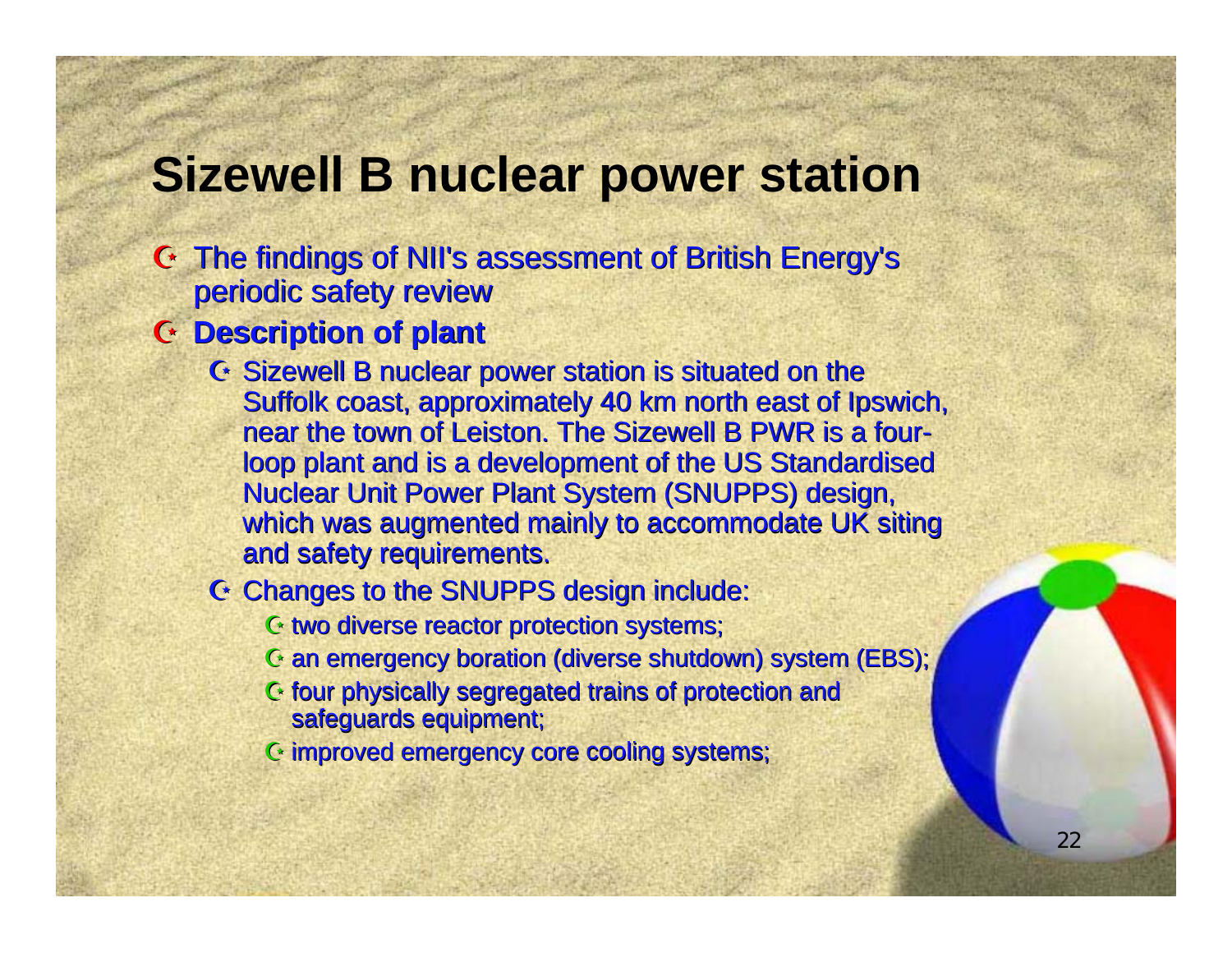## **How About Coolant Void Reactivity?**

- A **Consequences of piping failure depend on: Consequences of piping failure depend on:**
	- A **Voiding rate Voiding rate**
	- A **Reactivity change on coolant void Reactivity change on coolant void**
	- A **Doppler feedback Doppler feedback coefficient of fuel coefficient of fuel**
	- A **Response time of shutdown systems Response time of shutdown systems**
	- A **Prompt neutron lifetime Prompt neutron lifetime**
- A **We must accept the fact that all reactors have We must accept the fact that all reactors have some potential for RIA accidents some potential for RIA accidents**
	- A **The void reactivity is not The void reactivity is not important in severe CANDU important in severe CANDU accidents accidents**
	- A **Ultimate Ultimate defences defences are low peak fuel reactivity, long are low peak fuel reactivity, long**  prompt lifetime, and huge reserve of cool water in **and around the core. and around the core.**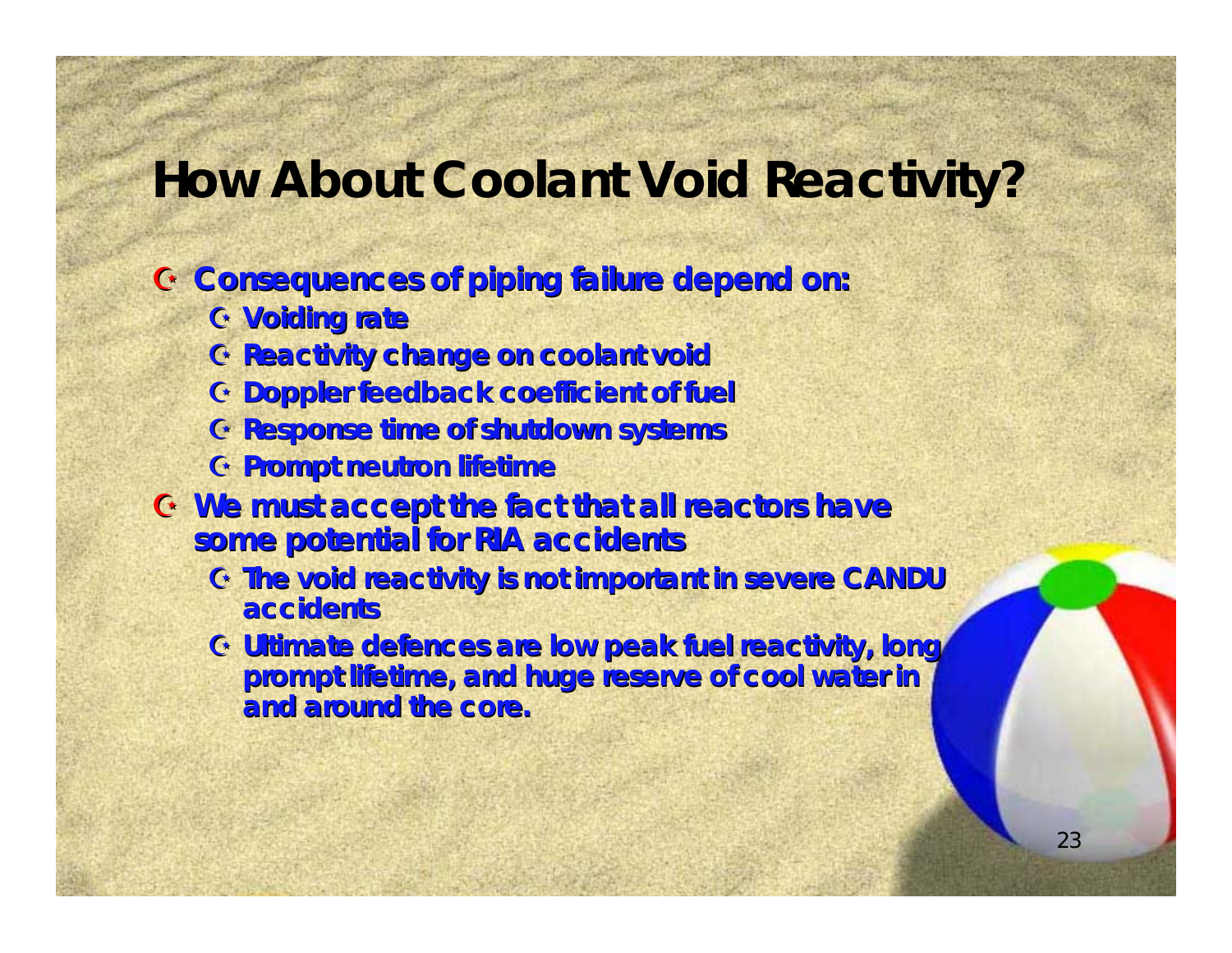# **Loss of Shutdown - A Thought Experiment**

- A **Energetic FCI in each fuel Energetic FCI in each fuel channel channel - not simultaneous not simultaneous**
- A **In open air, the result is a series In open air, the result is a series of small explosions of small explosions**
- A **If the crackers are inside a can, If the crackers are inside a can, pressure builds up inside until pressure builds up inside until the can bursts the can bursts**
- A **(If neutron lifetime is short the (If neutron lifetime is short the**   $\mathbf{s}$ ituation is quasistatic)
- A **Bursting of the can Bursting of the can "synchonizes synchonizes" the energy the release to one instant of time release to one instant of time**

**Conclusion: If a reactor is placed inside a surrounding pressure inside a surrounding pressure vessel, then both the power and coolant void coefficients must coolant void coefficients must be negative. be negative.**



Figure 7 A pressure vessel experiment

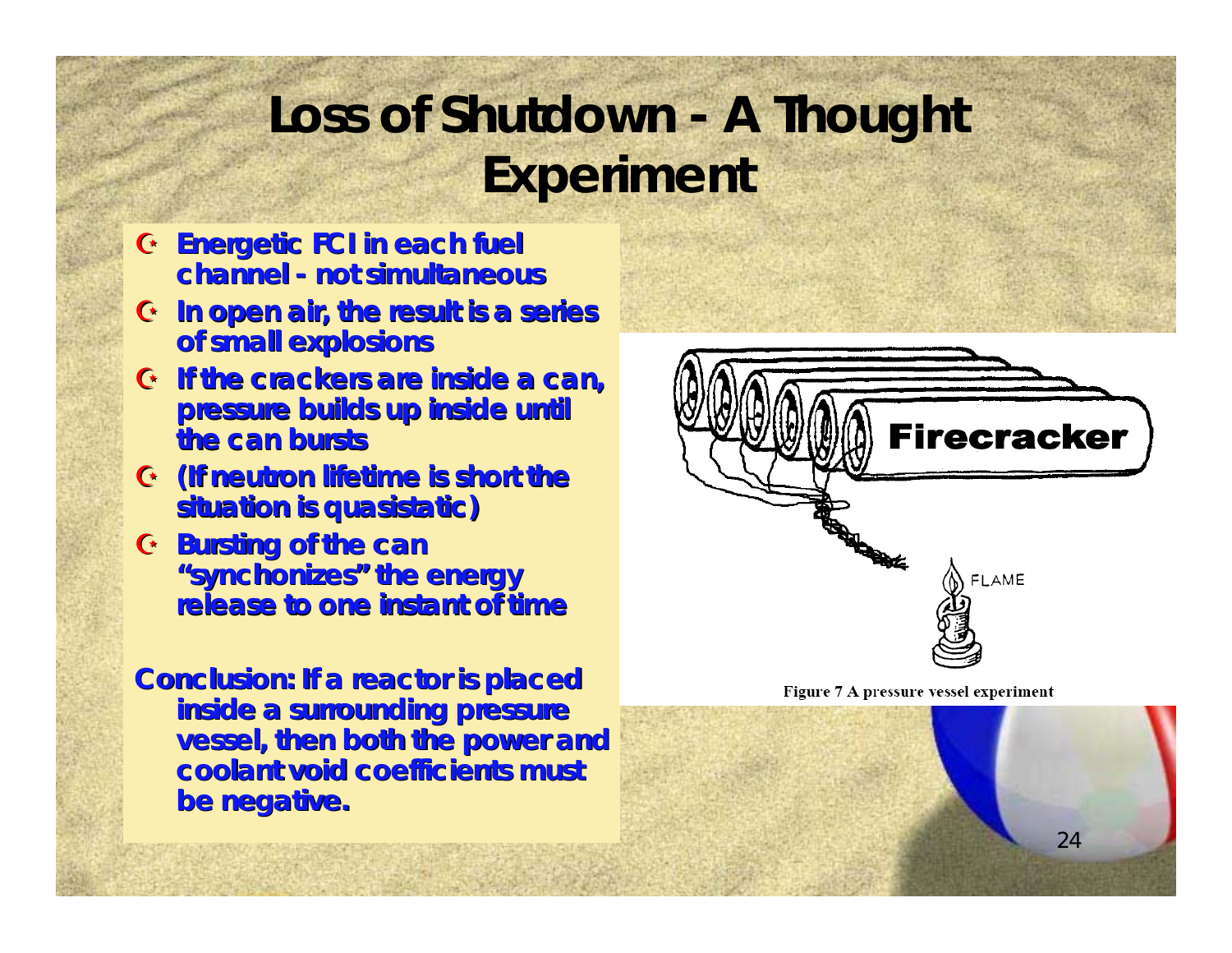## **How to choose a reactor type**

- A **The same way you should choose a marriage The same way you should choose a marriage partner: partner:**
	- A **Look around carefully to find a good one Look around carefully to find a good one**
	- **G Recognize that each and every choice will have some flaws**
	- A **Remember that trading for a new one later on would be Remember that trading for a new one later on would be painful, and probably expensive painful, and probably expensive**
- A **Then, be prepared to spend the rest of your life Then, be prepared to spend the rest of your life trying to correct those flaws trying to correct those flaws**
- $\bullet$  **CANDU designers and operators are lucky -they chose a safe partner chose a safe partner**